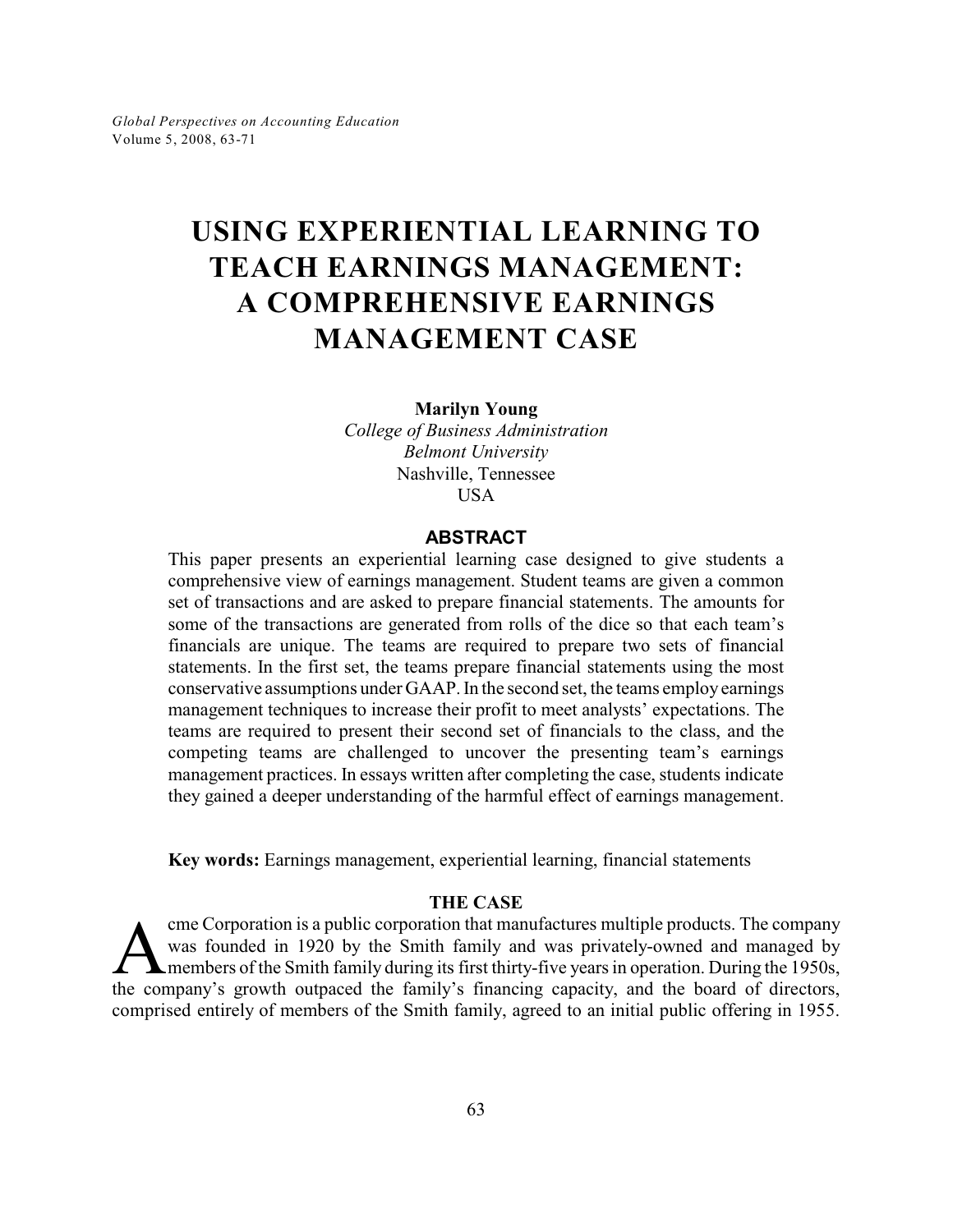Upon becoming a publicly-traded corporation, Acme expanded its board of directors to include independent members unrelated to the Smith family. The new board drafted a vision statement for the corporation, dubbed "The Acme Way," that sought to maintain a corporate environment consistent with the atmosphere of the family-owned business that the Smith family built. Under this vision statement, the new shareholders of the company were to be viewed as family members and all public disclosures made by Acme would be written and communicated as if the information were being delivered to a close, beloved relative.

From 1955 until 2005, a member of the Smith family consistently held the top management position, Chief Executive Officer (CEO), at Acme. However, this came to an end on December 31, 2005 when John Smith, a grandson of one of the founders of Acme, resigned as CEO. As there was no Smith family member qualified to take John's place, his resignation forced the Acme board, for the first time in its history, to recruit a CEO from outside the family.

In the discussions over the criteria for hiring the new CEO, the Smith family board members had a different philosophy from the independent board members. They wanted to promote from within the company, and name a long-term employee who was familiar with "The Acme Way." However, the only qualified employees were near retirement age, and naming one of these employees would simply delay the inevitable process of recruiting and hiring a CEO who had not had a long tenure with the company. The independent board members argued that Acme management could benefit from a new, fresh perspective. Acme had a reputation in the market as a company with steady performance; however, in recent years new entrants into Acme's product lines had started gaining market share. Thus, a status quo strategy could lead to a decline in Acme's financial position in the long run. The independent board members' preference was for an experienced CEO with a reputation as a successful leader of a mature public company.

The independent board members' arguments ultimately prevailed, and in 2006, Acme hired Peter Jones as its new CEO. Peter had held two CEO positions with two different public companies prior to joining Acme. At each position, Peter presided over significant growth in the company's financial performance; though, he did not have long tenures with either company. The board was impressed with his accomplishments, as well as his energy, drive and results-oriented style of management. However, in his interview, the Smith family board members raised concerns that his lack of tenure with his former employers might clash with Acme's family-oriented corporate culture. In their view, "The Acme Way" places a premium on loyalty with many Acme employees spending their entire careers with the company. A new CEO who did not have a record of longevity with his former employers may have trouble gaining the respect of Acme employees. Peter assured the Smith family that he was looking to settle down, he shared their values, and he longed to work for a company with a family-oriented culture. The Smith family board members were unconvinced by Peter's statements in his interview; but, they agreed to hire Peter because the independent board members assured them that a strong, assertive board of directors would be able to monitor and control the CEOs actions.

Soon after Peter joined the company, he asked the board for permission to offer generous early retirement packages to the executive leadership team that John Smith had put in place during his tenure as CEO. The board members had mixed reactions to Peter's request. The independent board members were supportive of the request, as it is common for new CEOs to replace executives and form their own team. However, the Smith family members argued against the request, as it violated the core value of loyalty under "The Acme Way." The independent board members suggested a compromise to the early retirement offers: the offers could be optional. That is, the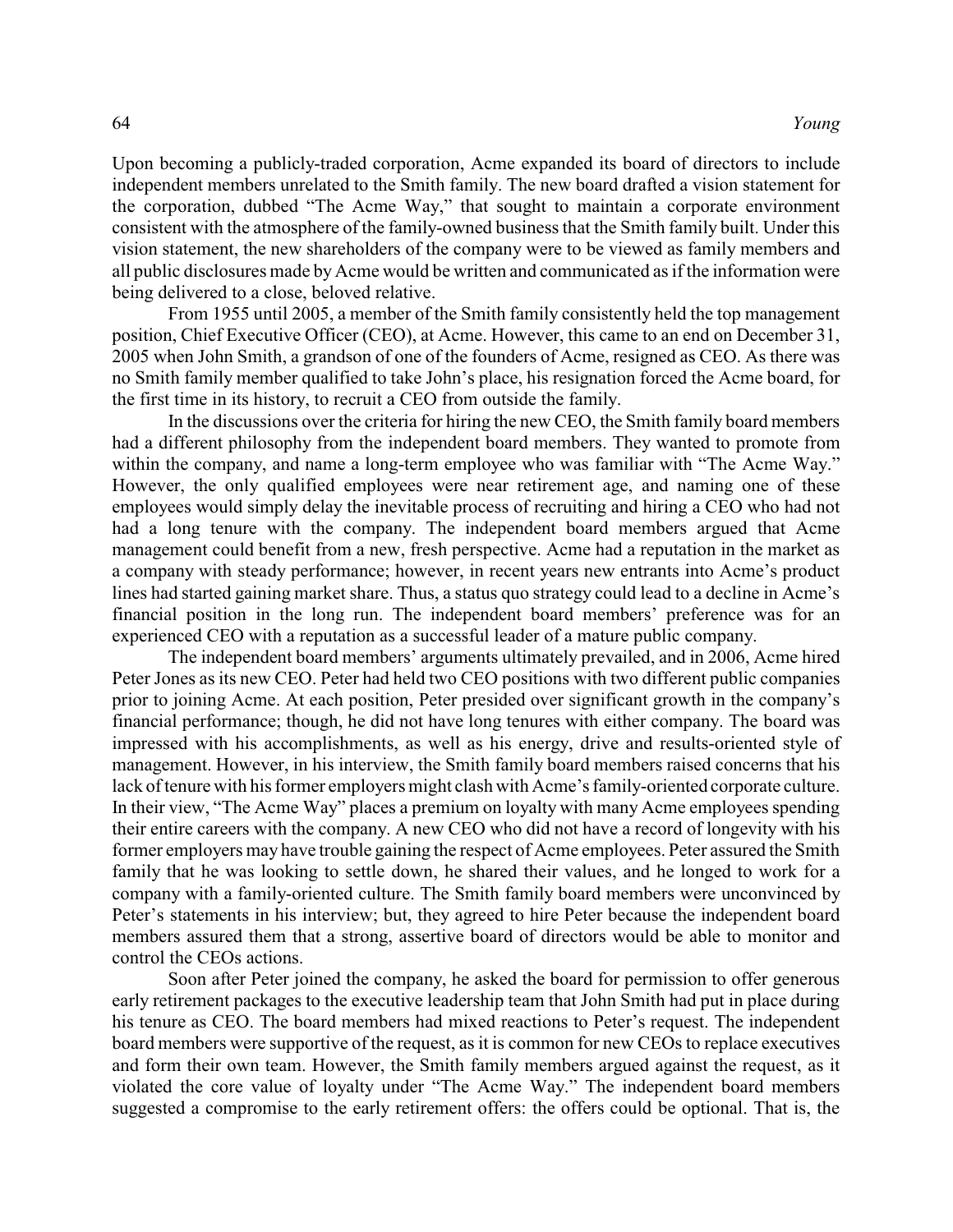executives could choose, without penalty, to decline the early retirement offers and maintain their current positions with the company. With a compromise reached, the board authorized Peter to offer optional early retirement packages to Acme's top executives. The Smith family was surprised by the result; within two weeks, all of the executives had accepted the early retirement offers and Peter had hired their replacements.

The first task that Peter gave his new leadership team was to draft a new vision statement for the company. After a week-long strategic planning retreat, the new team emerged with, "There's a New Day at Acme." When Peter introduced the new vision statement to the board, the Smith family members bristled at the implications of a "New Day;" but, the independent board members believed that it communicated the right message for a fresh, new start at the company. At the same board meeting, Peter introduced a proposal for a new line of business for Acme. The line showed great profit potential, but it would require a significant investment in research and development (R&D) in 2006 and 2007. If the board approved the new line of business, the increase in R&D costs along with the early retirement payments would cause Acme to significantly miss the analysts' forecasted profit for 2006.

Peter assured the board that he could manage the public relations damage that would result from falling short of the analysts' forecasts. He would explain the decline in profits as part of the natural restructuring that occurs when there is a change in the CEO position, and would persuade the analysts that the lower profits were temporary. In addition, if the new line of business was successful, Acme would be well positioned for profitability in future years. Peter also asserted to the board that current cash flow levels were sufficient to fund the costs of launching the new product line. However, if additional funds were needed, he had long-standing relationships with several banks and was confident that he could negotiate favorable terms for a loan to fund any shortfall.

The board's deliberations over the proposed new line of business broke down along familiar lines. The independent board members were readyto approve the proposal without much discussion, while the Smith family members were reluctant, especially if the new line of business had the potential to increase the company's debt. The independent board members cited the progress that Acme's competition had made in eroding Acme's market share in its existing lines of business, and argued that Acme needed a change in strategy before it was too late. The Smith family members voiced their displeasure with the potential risk that Acme was accepting and the volatility in profits that might result from the strategy that Peter described to the board. Acme had never had to rely on convincing market analysts of anything related to its financial operations. This salesmanship approach to investor relations made the Smith family uncomfortable as it violated "The Acme Way" of treating shareholders as family members. After an extended discussion, the Smith family members conceded and the board approved the proposal for the launch of a new line of business.

As predicted, Acme's 2006 profits fell far below analysts' expectations. On the day that Acme released its 2006 earnings, Peter conducted a conference call with analysts and promoted the company's new vision and strategy. In addition, he explained away the poor performance of the company as partially attributable to one-time, non-recurring restructuring expenses that are the natural consequence of the transition from one CEO to another, and partially attributable to significant investments in R&D that will produce profits in future years. In summary, Peter's message was that the 2006 decline in profits was temporary and 2007 would be a much better year. The analysts' questions on the call were friendly, and Peter seemed to charm them with his vision for a "New Day at Acme." The Smith family board members who listened to the conference call were not as impressed. By their judgment, Peter presented the company's financial results as if he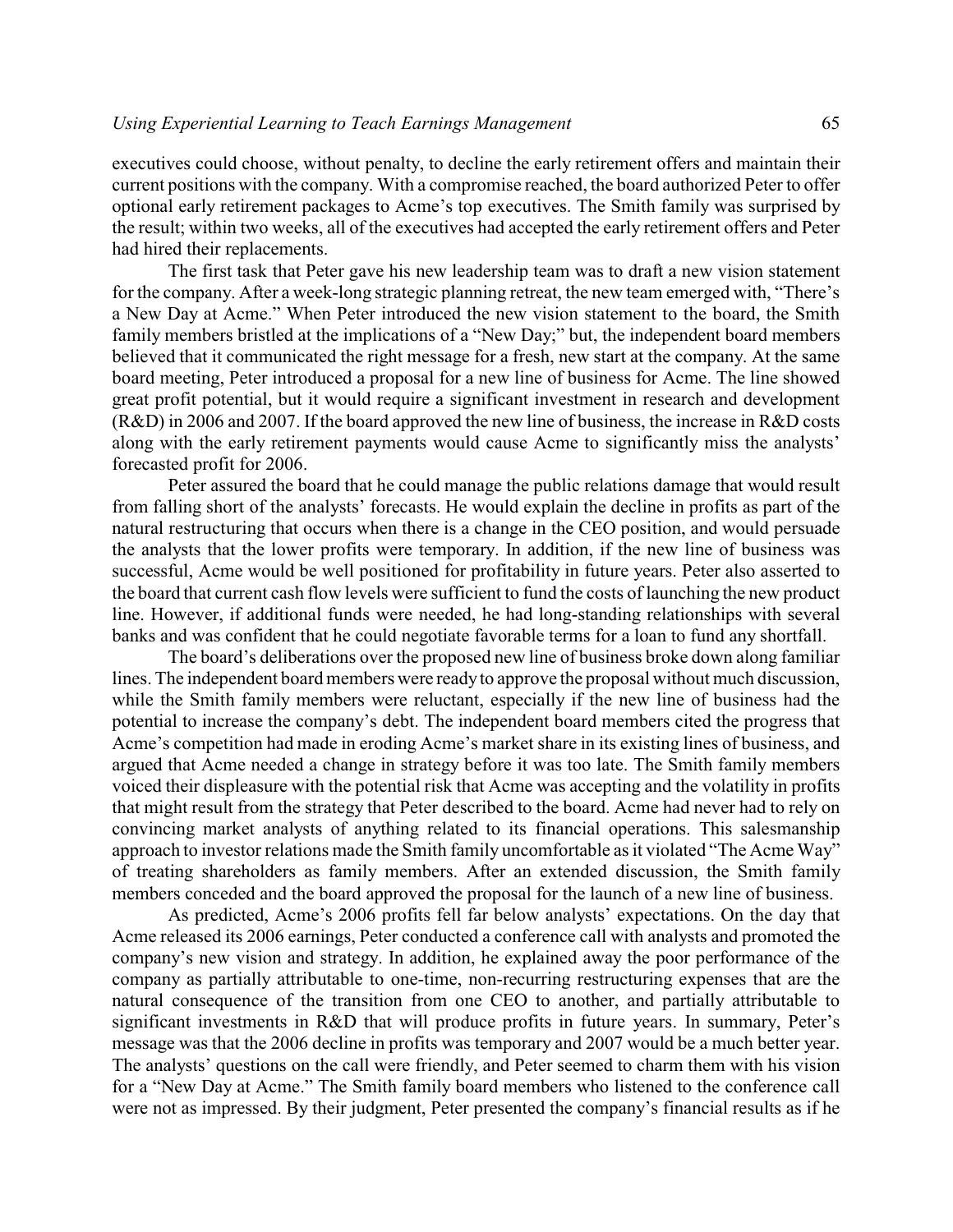were selling a used car, and they worried that he may have oversold the potential of his strategy. Once again, the independent board members reassured the Smith family that Peter's behavior was normal for a CEO and that his behavior would not reflect badly on Acme.

Peter's assertions to the board members and to the analysts on the conference call explicitly linked his success at Acme to the successful launch of the new product line. While Peter and his executive leadership team believed that the cash flow from the more established lines of business would amply fund the launch of the new product, Peter soon learned that his team's estimates were too optimistic. During 2007, the launch of the new product was more expensive than he had anticipated. To avoid having to initiate new lines of credit to fund the cost overruns, Peter found other ways to temporarily boost cash flow. Specifically, Peter relaxed the company's pension plan funding policy and authorized a smaller cash contribution to the company's defined benefit plan. In the judgment of the executive leadership team, these contributions could easily be made up in future years by the excess cash flow generated from the new product line. In addition, Peter and his team established a Special Purpose Entity (SPE), Acme Financing, to securitize some of Acme's accounts receivables and therefore generate cash from these receivables more quickly. The staff accountants in the Controller's office took notice of the changes that Peter implemented and skeptically commented to the Controller that there was indeed a "New Day" at Acme.

## **EARNINGS MANAGEMENT CASE - PART 1**

There are three parts to this case. Parts 1 and 2 are team assignments; Part 3 is an individual assignment. For Part 1, each team represents the staff accountants in the Controller's Office of Acme Corporation, all long-term Acme employees. Underthe leadership of the Controller, this department adheres to accounting policies that are consistent with "The Acme Way." Financial statements and all accounting disclosures are drafted as if they are being communicated to a beloved family member. In operational terms, this means Acme's financial statements are prepared using the most conservative estimates and GAAP methods to avoid overstating the company's financial position.

A partial trial balance for the company for the year ending December 31, 2007 is presented in Exhibit A. The purpose of Part 1 of the project is to complete the trial balance and prepare an income statement and balance sheet for 2007. The partial trial balance presented in Exhibit A does not include the effects of the transactions described below. The transactions in Section 1 describe the annual sales and cost of goods sold amounts for the established lines of business and the new line of business. The transactions in Section 2 require the Controller's staff accountants to make choices under GAAP or to estimate amounts to record the transaction.

Prepare the journal entries to record the following transactions. Where choices or estimates are required, adhere to the spirit of "The Acme Way;" that is, present the most conservative choices and estimates under GAAP based on the collective judgment of the team. Afterrecording the journal entries, prepare an income statement and a balance sheet for Acme Corporation for the year ending December 31, 2007. Instructions for presenting the journal entries and financial statements follow the transaction descriptions.

#### **Section 1: Annual Sales and Cost of Goods Sold Amounts**

a. Sales Revenue – Forthe year ending 12/31/2007, Acme earned sales revenue of \$75,000,000 from its established product lines. Forty percent of these sales were credit sales and the remaining 60% were cash sales. These amounts are included in the trial balance; however, the sales revenue for the new line of business has not yet been recorded. **Roll the dice** and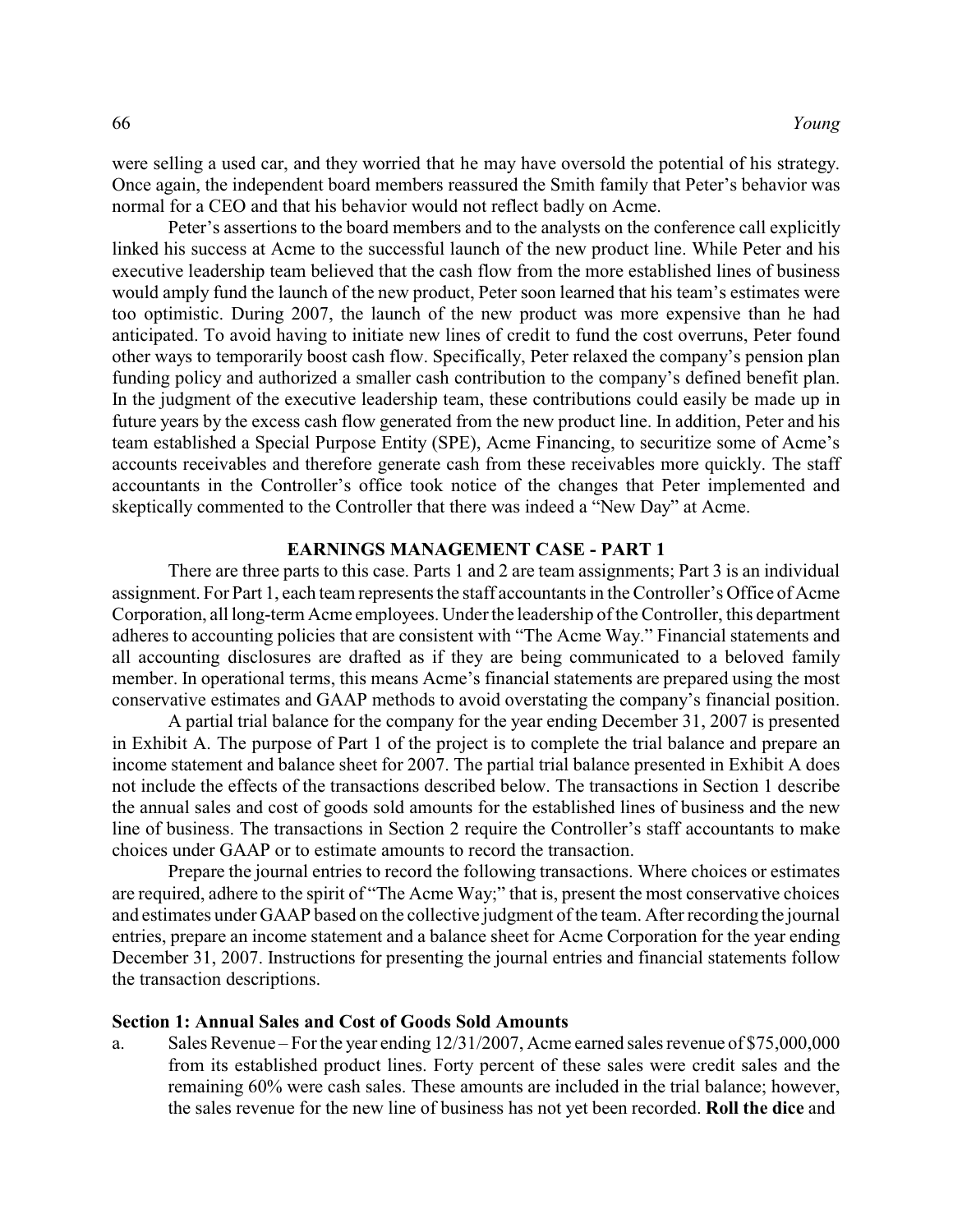# **EXHIBIT A**

#### **Partial Trial Balance for Acme Corporation**

# **Acme Corporation Partial Trial Balance For the period ending 12/31/2007**

|                                  | Debit       | Credit      |
|----------------------------------|-------------|-------------|
| Cash                             | 27,660,000  |             |
| Accounts Receivable              | 23,550,000  |             |
| Allowance for Doubtful Accounts  |             | 170,000     |
| Merchandise Inventory            | 7,650,000   |             |
| Land                             | 2,000,000   |             |
| <b>Building</b>                  | 10,000,000  |             |
| Machinery $&$ Equipment          | 5,600,000   |             |
| <b>Accumulated Depreciation</b>  |             | 4,080,000   |
| <b>Accounts Payable</b>          |             | 800,000     |
| <b>Accrued Pension Cost</b>      |             | 240,000     |
| Notes Payable                    |             | 23,000,000  |
| Common Stock [\$1 par value]     |             | 80,000      |
| $APIC$ – Common Stock            |             | 3,600,000   |
| <b>Retained Earnings</b>         |             | 20,540,000  |
| <b>Sales Revenue</b>             |             | 75,000,000  |
| Cost of Goods Sold               | 48,750,000  |             |
| Selling & Administrative Expense | 2,300,000   |             |
| Totals                           | 127,510,000 | 127,510,000 |

multiply the result by \$1,500,000. This is the sales revenue for the new line of business started by Peter in 2007. Record this amount as sales revenue assuming that 70% of these sales are credit sales and the remaining 30% are cash sales.

b. Cost of Goods Sold – For the year ending 12/31/2007, Acme reported a cost of goods sold amount of \$48,750,000 for its established product lines. This amount is included in the trial balance. **Roll the dice** and multiply the result by \$200,000. This is the cost of goods sold amount for the new line of business. As this amount is not included in the trial balance, record this amount as the cost of the sales recorded in a).

## **Section 2: Transactions Requiring a Choice of Method or Estimates**

a. On January 1, 2007, the Acme board granted stock options to its new executive leadership team. Under the stock option plan, five Acme executives can purchase 6,000 shares (each) for \$50 per share beginning January 1, 2010. The market price per share on the grant date was \$50 per share. The Black-Scholes valuation of the options on the grant date was \$1,850,000; the Binomial valuation of the options on the grant date was \$2,400,000.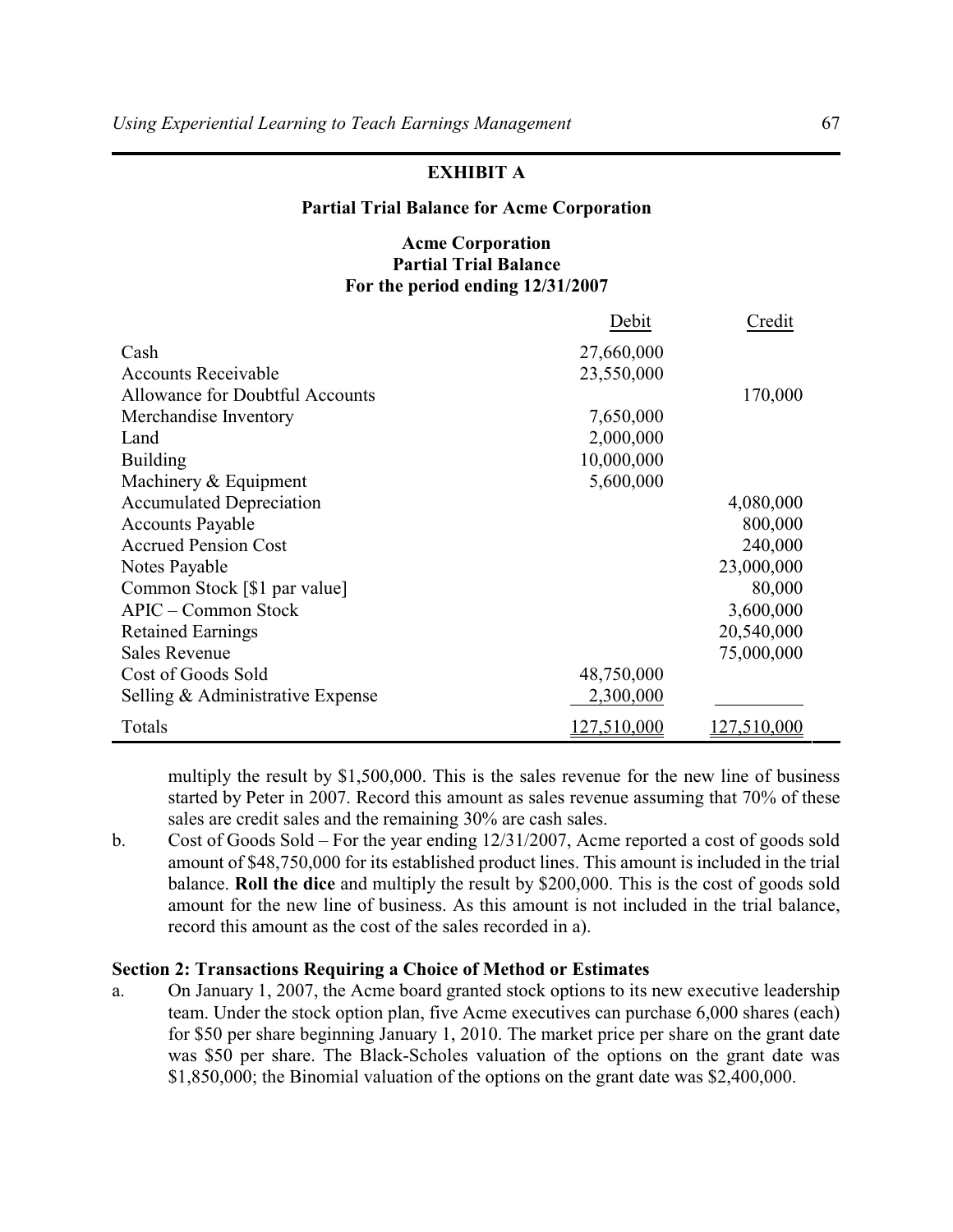- b. On January 1, 2007, the Acme board, as required by Peter's compensation contract, granted him 4,000 shares of restricted stock. The restriction will lapse and Peter will take ownership of the Acme shares on January 1, 2009. The estimated fair market value of the restricted stock on the grant date was \$200,000.
- c. In January 2007, Acme entered into a long-term construction contract. The contract price for the project is \$800,000. Acme had the following activity on the contract during 2007. No journal entries related to this contract have been made for 2007.

| Costs incurred as of $12/31$ (paid with cash) | \$96,800            |
|-----------------------------------------------|---------------------|
| Estimated costs to complete (range)           | \$308,000-\$343,200 |
| Billings as of $12/31$                        | \$145,000           |
| Collections as of $12/31$                     | \$110,000           |

- d. In March 2007, a client placed a special order for inventory. The special order required two weeks of work. Upon completion of the order, the inventory was delivered to the client. The contract price for the project was \$600,000, and the cost of the inventory was \$180,000. The terms of the contract included a payment schedule that required the client to pay for the inventory over six months. At the time the contract was negotiated, Acme believed the client would be able to meet the payment terms of the contract. However, the client encountered financial difficulties and Acme now has reason to believe that the collection of the contract price is not reasonably assured. During 2007, Acme received payments totaling \$50,000 from the client. No journal entries have been made for this contract during 2007.
- e. Acme maintains a defined benefit pension plan for its employees. During 2007, Acme had the following information related to its defined benefit plan. Make the journal entry to record pension expense.

| Fair Market Value of Plan Assets (1/1/2007)   | \$15,800,000                                  |
|-----------------------------------------------|-----------------------------------------------|
| Projected Benefit Obligation (PBO) (1/1/2007) | \$16,040,000                                  |
| Accrued Pension Cost (1/1/2007)               | \$240,000                                     |
| Service Cost under PBO                        | 5.75% of total sales revenue (all divisions)* |
| <b>Settlement Rate</b>                        | 8.75%                                         |
| <b>Expected Return</b>                        | $6.50\%$                                      |
| Contributions to Defined Benefit Plan         | \$1,050,000                                   |

\*Do not include revenues from the long-term construction contract in the service cost calculation.

- f. Acme uses the straight-line depreciation method for its property, plant and equipment. The "Building" assets have a 20-year useful life with no salvage value, and the "Machinery  $\&$ Equipment" assets have a 5-year useful life with no salvage value. Make the annual adjusting entry to record depreciation expense.
- g. At the beginning of 2007, Acme built a research facility adjacent to its manufacturing plant. The facility cost \$325,000 (cash) to construct and has an estimated useful life of 10 years with no salvage value. This facility will be used exclusively for R&D activities. In addition, Acme hired consultants to evaluate its products for improvements and innovations. The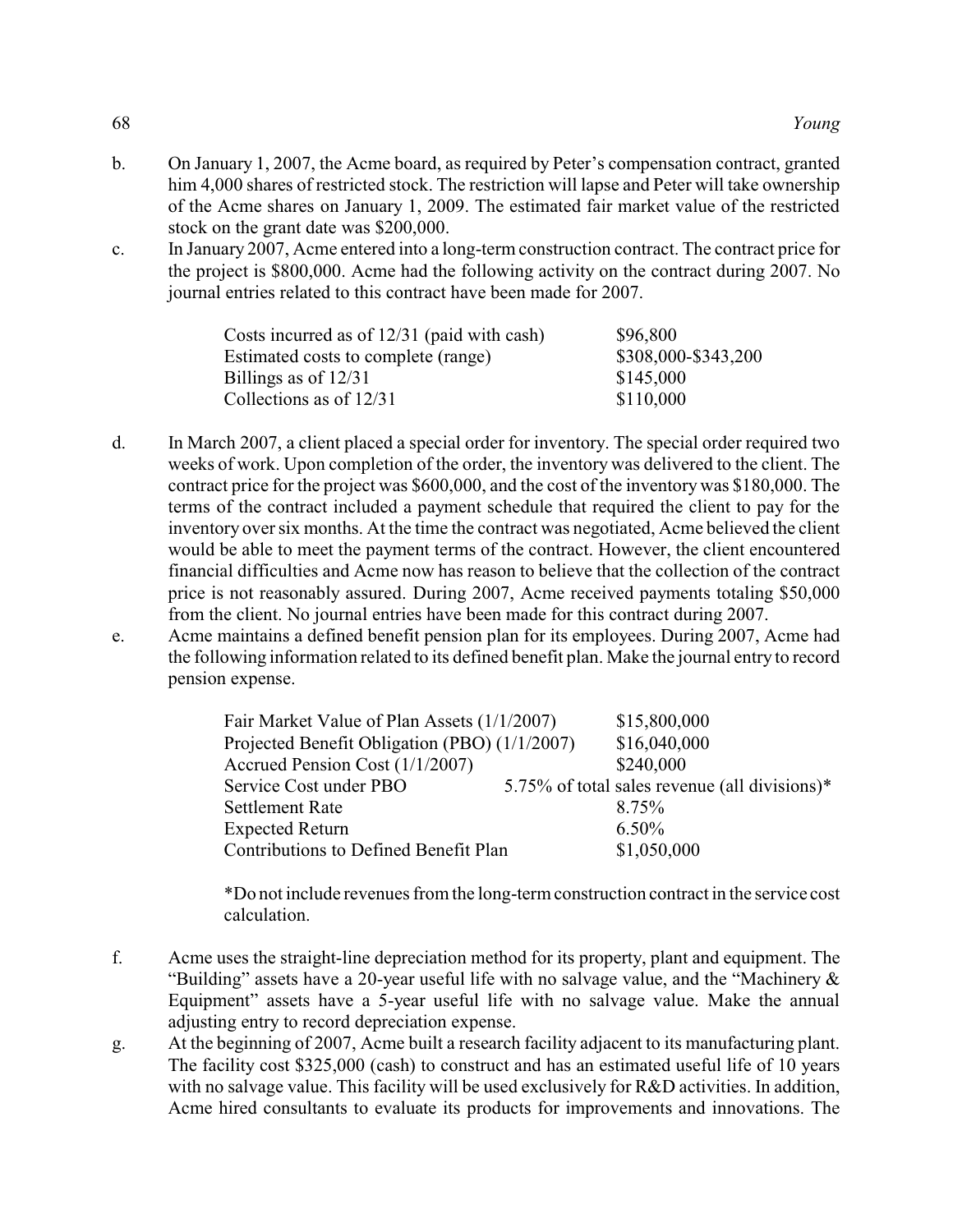consultants worked with Acme for the entire year. To determine the consultants' fees, **roll the dice** and multiply the amount by \$50,000. Assume this fee was paid in 2007. The research facility and consulting fees are not included in the trial balance. Make the journal entries to record these costs.

- h. During the fourth quarter, Peter created a Special Purpose Entity (SPE), Acme Financing, to securitize accounts receivables and improve cash flow. Peter structured the SPE so that it would not be consolidated into Acme's financial statements. Instead, Acme used the equity method to account for its investment in Acme Financing. Acme's accounts receivable securitization transaction is as follows. The company transferred 40% of its gross accounts receivables to Acme Financing. (The "gross accounts receivables" is the beginning balance from the trial balance plus/minus the "accounts receivables" transactions recorded from Section 1 and Section 2 a-g). Acme Financing used the accounts receivables as collateral to secure a loan from a bank with which Peter has a long-standing relationship. As the receivables transferred to the SPE carry a very small default risk, assume the loan balance is equal to the total amount of accounts receivables transferred to the SPE. Once the loan agreement was completed, the SPE transferred cash equal to 70% of the amount securitized (the loan balance) back to Acme by year end. Make the journal entries to record these transactions for Acme Corporation; that is, record the transfer of the accounts receivable to the SPE, and the receipt of cash from the SPE. (It is not necessary to make the journal entries for the SPE.)
- i. In December 2007, Acme received \$75,000 from a client for work to be performed in January 2008.
- j. **Roll the dice twice and divide each amount by 1,000.** (If the results are the same, roll again). The two amounts from the rolls of the dice represent the range for accruing bad debt expense under the percentage of sales method. (For example, if you rolled a 2 and a 4, the range for accruing bad debt expense is between .002-.004.) Choose a percentage within the range, and make the journal entry to record bad debt expense. Management bases its annual accrual on the combined total credit sales from all divisions for the year (explained in Section 1, Transaction a). The accrual should include the credit sales from existing lines of business as well as the sales from the new line. The annual accrual for bad debts is not affected by the receivables securitized through the SPE. Throughout 2007, Acme wrote off uncollectible accounts receivables and the effects of these write-offs are already included in the trial balance.

### **Instructions for preparing the financial statements:**

- 1. Create a General Journal worksheet in Excel. Make the journal entries for the transactions from Sections 1 & 2 (above) in the Excel worksheet. Show all of the relevant calculations. For journal entries that are tied to a roll of the dice, clearly identify the roll of the dice in the general journal.
- 2. Add a Trial Balance worksheet to the spreadsheet created in 1). Present the Partial Adjusted Trial Balance from Exhibit A in the worksheet and create debit and credit columns in the worksheet to: a) post the journal entries and b) calculate the ending balances for each account.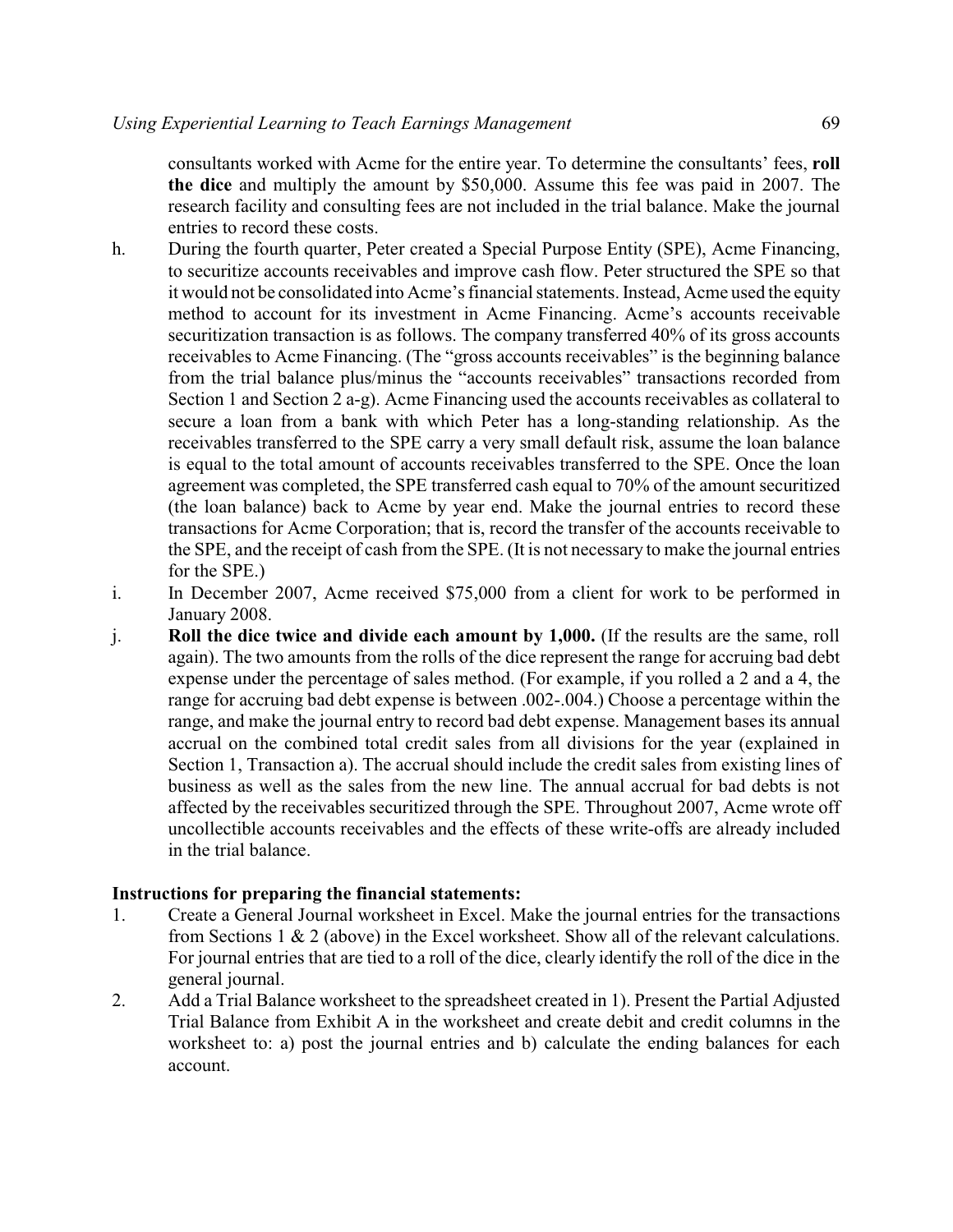3. Add a Financial Statement worksheet to the Excel spreadsheet. Use the ending account balances from the trial balance worksheet to prepare an income statement and a balance sheet for the year ending December 31, 2007.

### **Earnings Management Case – Part 2**

When the analysts' released their expectations for 2007, the forecasted profit was higher than Peter anticipated. Acme's Income Statement for 2007, prepared by the Controller's office, showed a profit that was lower than Peter expected; the new line of business was consistently hampered by cost overruns. During 2007, Peter was able to temporarily fund the new line of business by securitizing accounts receivable through the SPE and delaying cash contributions to the defined benefit pension plan; but, he is going to have to secure new lines of credit in 2008 to keep the new line of business going. Peter's reputation in the market and with the board, as well as his ability to negotiate favorable debt terms, will be dependent upon whether or not Acme's 2007 profit meets the analysts' consensus forecast.

Over Peter's short tenure with Acme, the Smith family board members have grown increasingly skeptical of him. In their view, his aggressive management style and salesmanship approach to investor relations are damaging the company's reputation. The Smith family board members are worried that Peter's aggressive management style might lead to aggressive financial reporting practices to justify the success of his strategy. Therefore, they are anxious to see the 2007 financial statements.

For Part 2 of the case, each team represents Peter and his executive leadership team. The profit reported in the financial statements prepared by the Controller's staff accountants in Part 1 falls short of the analysts' forecasted expectations. In order to meet the analysts' consensus forecast, Acme needs a 6% increase in net income over the amount prepared by the Controller's staff accountants. Peter has asked his executive leadership team to relax Acme's accounting policies and alter the net income reported in Part 1. The profit presented in Part 2 should meet or exceed the analysts' forecasted target profit; that is, the net income should be at least 6% greater than the profit reported in Part 1.

For Part 2 of the case, each team should submit:

- a. Financial statements (income statement and balance sheet) that meet or exceed the analysts' forecast, and
- b. An explanation of the earnings management practices employed to improve the profit and the dollar impact that each technique had on the net income for 2007.

On the due date for Part 2, the class period will be devoted to presentations of Parts 1 and 2 of the case. Each team will participate in two rounds of presentations. In the first round, each team, acting as Peter and his executive leadership staff, will briefly present its financial statements prepared for Part 2 of the case. Each presentation will last approximately 15 minutes and will consist of a question and answer period. Each non-presenting team will represent the Acme Board of Directors. During the 15-minute presentation, the non-presenting teams will analyze the presenting team's financial statements and attempt to uncover the earnings management practices employed to improve the net income. The non-presenting teams may ask questions of the presenting team; however, the only information that the presenting team must disclose is its rolls of the dice. All other questions can be ignored or evaded as the presenting team wishes. That is, the presenting team, if